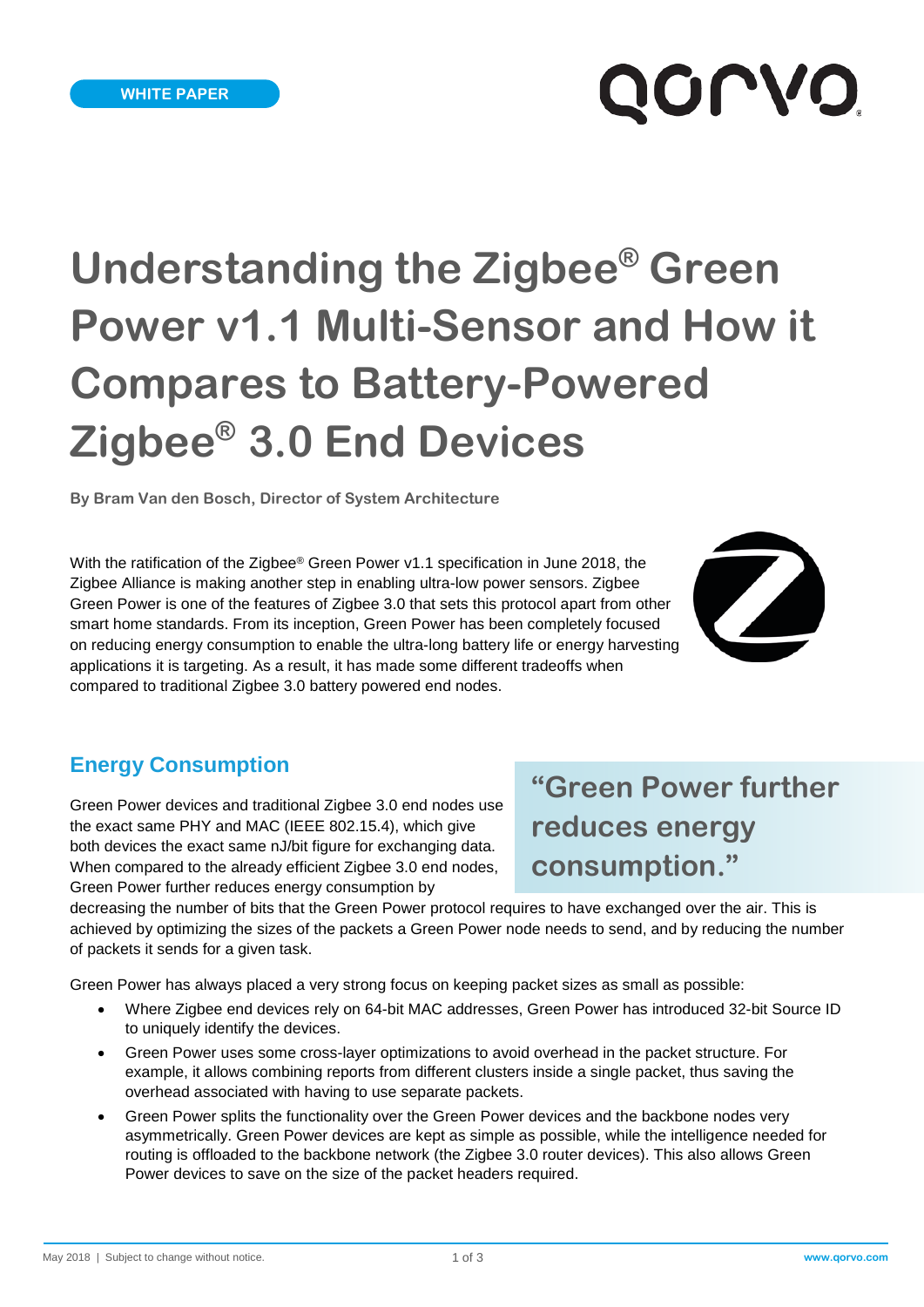## **QOLVO**

With the introduction of the new Multi-Sensor feature, Green Power goes one step further and also optimizes the application level payload by exploiting the preknowledge of the type of reports a given sensor can send over its lifetime. Instead of indicating the metainformation with respect to data type and data format in every report sent, the Multi-Sensor feature provides this meta-information once during commissioning, and the reports only carry the actual measurement values.

### **"Green Power goes one step further and also optimizes the application level payload."**

This feature is most interesting for sensors that have a lot of application data to exchange. These are typically devices that combine multiple sensors, like temperature and humidity, hence the feature was named "Green Power Multi-Sensor."

Let's look at a typical scenario, where an indoor environment sensor sends a report to indicate the current temperature, humidity and illumination levels. As shown in the table below, all the optimizations mentioned above allow the total transmit time for a Green Power device to be reduced by a factor of 5 compared to Zigbee 3.0 end nodes.

|                                                       | <b>Reports to be Transmitted</b><br>by Indoor Environment Sensor<br>(Excluding PHY Preamble) | <b>Total</b><br>Transmit<br>Time<br>(Absolute) | <b>Total</b><br><b>Transmit</b><br>Time<br>(Relative) |
|-------------------------------------------------------|----------------------------------------------------------------------------------------------|------------------------------------------------|-------------------------------------------------------|
| Zigbee 3.0 End Node                                   | 3 Separate Reports of 53 Bytes Each                                                          | $5664 \mu s$                                   | 100%                                                  |
| <b>Green Power Device</b><br>w/o Multi-Sensor Feature | 1 Combined Report of 45 Bytes                                                                | 1632 us                                        | 28%                                                   |
| Green Power Device<br>with Multi-Sensor Feature       | 1 Combined Report of 31 Bytes                                                                | 1184 µs                                        | <b>20%</b>                                            |

#### Table: Total Transmit Time Comparison for Indoor Environment Sensor Implementation

To put this in perspective, a reduction by a factor five, means an increase of better life-time with a factor five, so for instance, going from changing batteries once per year, to changing batteries once per 5 years.

#### **Reliability**

Zigbee 3.0 end nodes count on a MAC level (single hop) and APS level (end-to-end) acknowledgement mechanism to trigger retries and ensure reliability. Retries can be triggered at different layers, resulting in the very high reliability numbers for which Zigbee 3.0 is known.

In an energy-harvesting context, there is, however, no guarantee that the Green Power device will have enough energy available to perform such retries. As such, Green Power takes a different approach. To maximize reliability with a limited energy budget, Green Power leverages the powered Zigbee 3.0

**"This energy is used to enable smaller harvesters, extend battery life, or increase reliability by sending the report itself multiple times."**